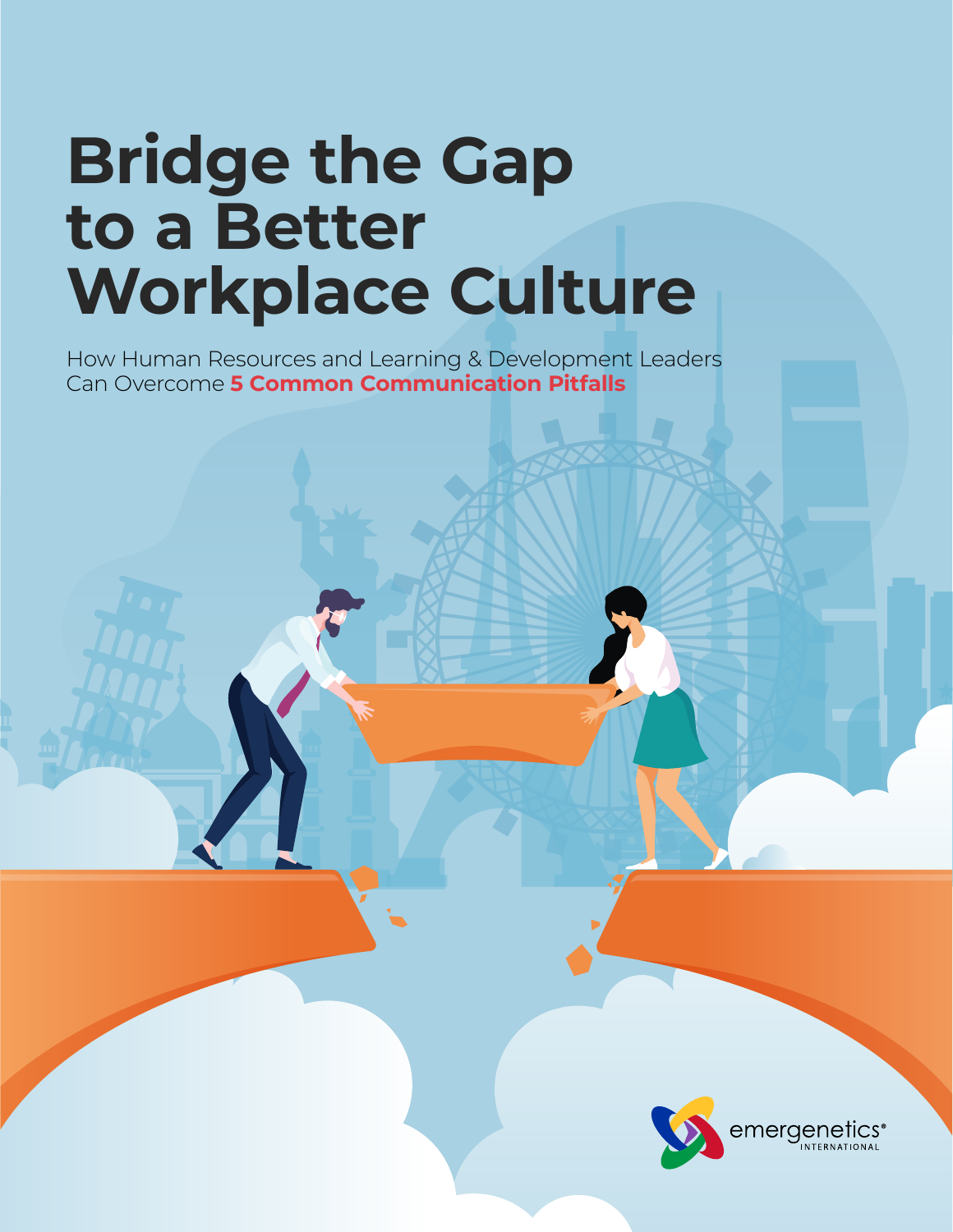## **Effective Communication Is the Framework of a Strong Company Culture**

#### **How well do you think your executives, managers and staff communicate?**

Hopefully, you would rate them a 10 out of 10 – where information passes equitably between groups, feedback is appreciated and delivered thoughtfully, transactional and relational conversations are valued, and messages are clearly and accurately understood.



Communication is rarely so perfect, which creates challenges for Human Resources (HR) and Learning & Development (L&D) professionals who are tasked with supporting an engaging employee experience. From the statistics alone, it's clear that effective information sharing has a significant impact on culture and the bottom line.

- **•** Businesses with effective communication are 50% more likely to have lower turnover (**Clear Company**).
- **•** 85% of employees say they're most motivated when management offers regular updates on company news (**Trade Press Services**).
- **•** Miscommunication costs companies between \$4,000 \$6,000 per person per year (**SHRM**).

With the shift for many to the digital workplace the expectations of employees have been elevated. People are used to having real-time access to information given the influence of technology, yet virtual and hybrid work environments are ripe with opportunities for disconnection and misalignment.

Regardless of where your employees are working, finding ways to keep individuals connected and informed is essential. And HR and L&D can play a vital role in supporting effective and engaging communication.

These teams are often responsible for creating productive workplace climates and developing staff to have the skills to succeed in the organization. By empowering people with the capabilities and tools to connect with others effectively, HR and L&D teams can build bridges across communication gaps and reshape the employee experience for the better.

#### **To reframe the way your people connect with one another, start by considering five common gaps.**

| <b>Relational</b><br><b>Information</b><br><b>Feedback</b><br>One-way<br><b>Traffic</b><br><b>Rifts</b><br><b>Inequity</b><br><b>Fractures</b> | Intent-<br>impact Gaps |
|------------------------------------------------------------------------------------------------------------------------------------------------|------------------------|
|------------------------------------------------------------------------------------------------------------------------------------------------|------------------------|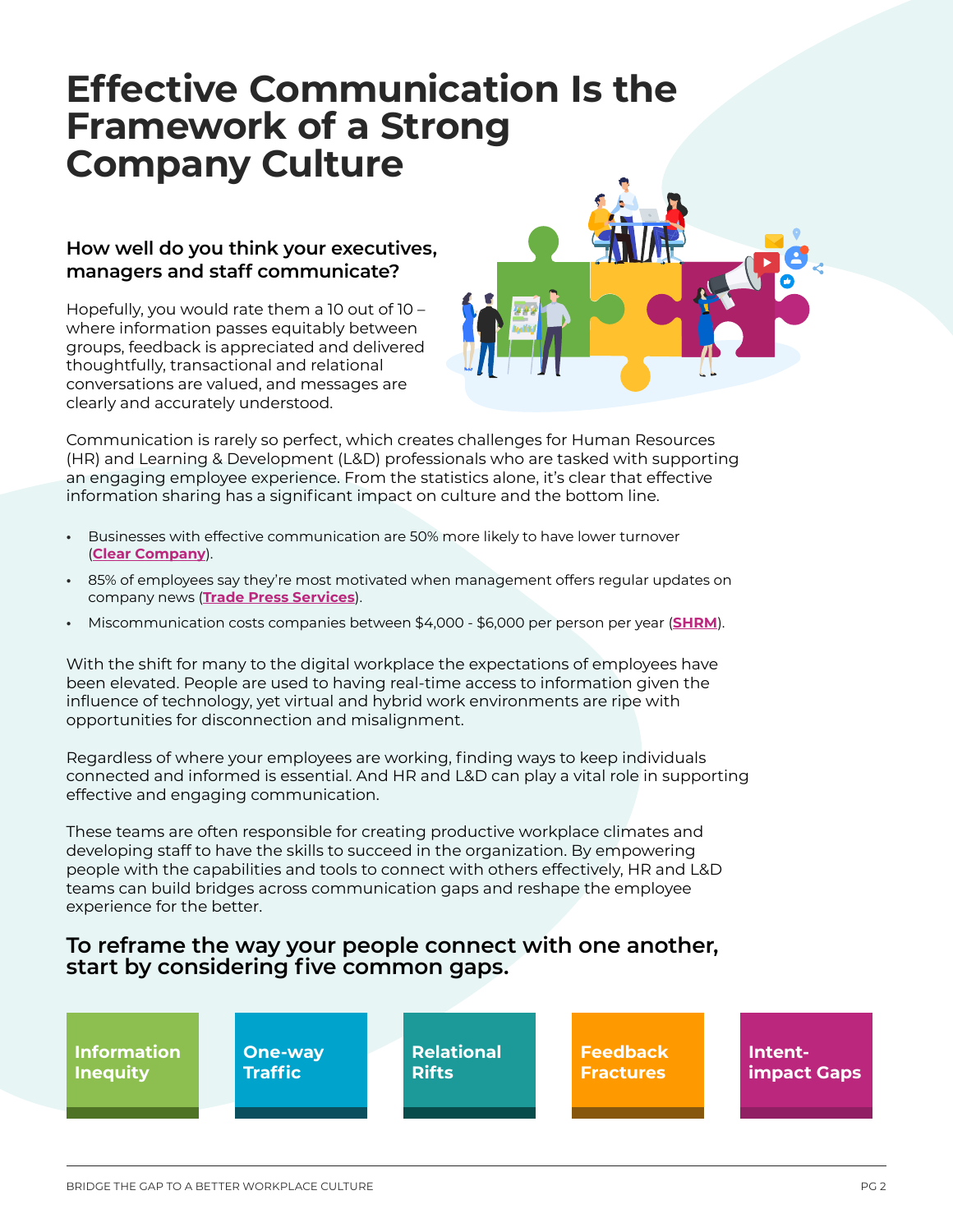## **Information Inequity**

A hybrid workplace may contribute to division as individuals forget to share important updates with one another and remote workers fall prey to being out of sight, out of mind. Even when people are in the same physical location – let alone multiple spaces – silos may unintentionally arise, which can be detrimental to efficiency if staff are operating with different information. Information inequity may also cause a rift that demoralizes and disempowers individuals if they feel like they are excluded from conversations that impact their role.

To establish a stimulating, connected culture, leaders need to be mindful that they do not generate disparities by creating groups of employees who are "in the know" and those who are "out of the loop." The conditions need to be set so that individuals receive and can contribute to a free flow of ideas and information.

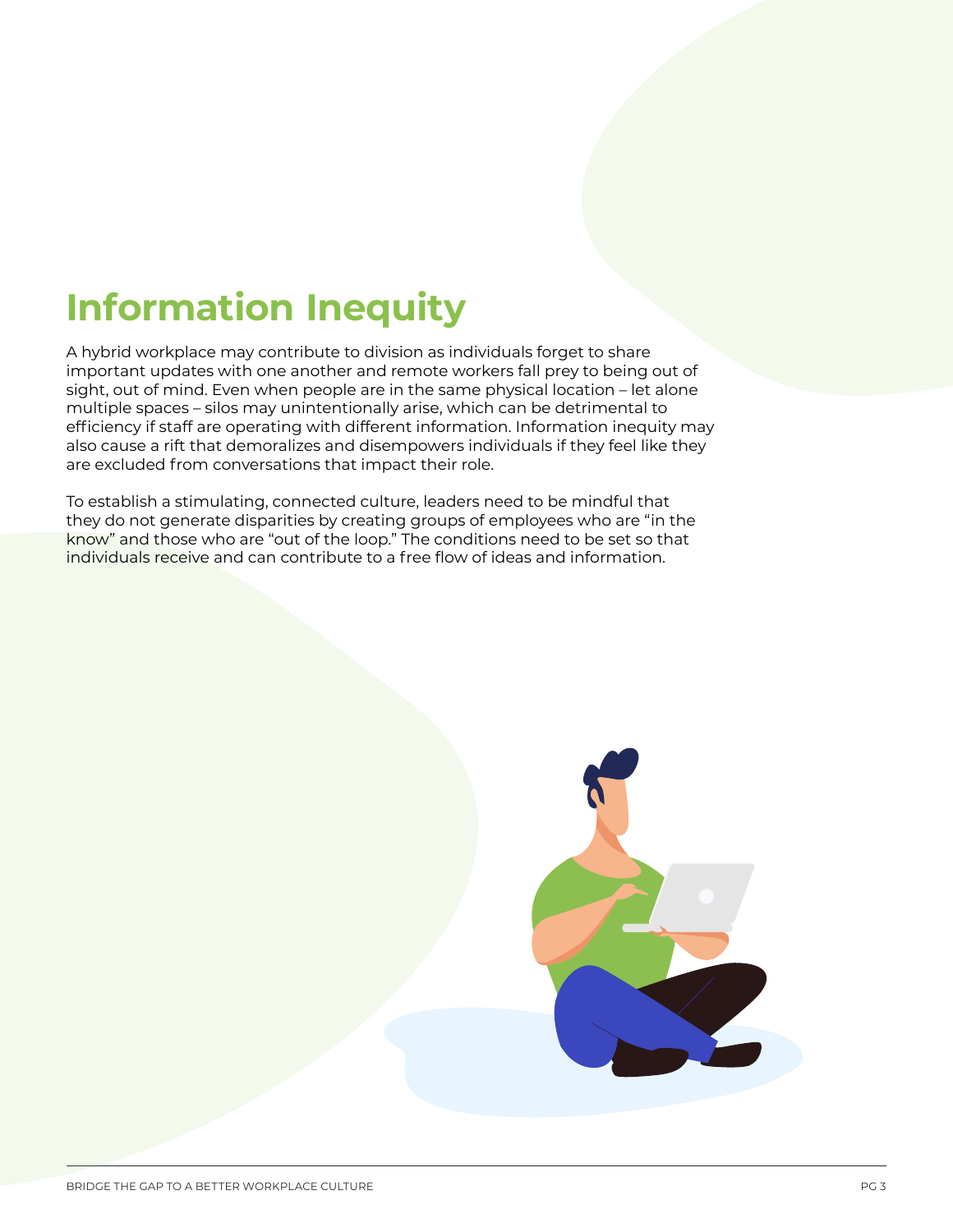## **Connecting Information to All**

To flatten knowledge hierarchies in your organization, HR and L&D teams can respond by focusing on any of the priorities below.

#### **BUILD VIRTUAL WATER COOLERS**

Creating open channels to encourage interaction can be powerful. By effectively utilizing chat systems, project management platforms and meetings, you can promote greater information sharing across the organization and stimulate discussion. Evaluate your existing platforms and be sure to have some channels designed for innovation and fun in addition to business- or task-focused updates. Individuals may also benefit from receiving rules of engagement for internal communications so that they know why, when and how to employ various channels.

#### **RETHINK MANAGER NORMS**



Team leaders are often tasked as the conduit between executives and direct reports as well as from team to team. Empower them with best practices to succeed in these responsibilities. As an example, you may identify recommended meeting schedules with direct reports and teams. You can also deliver resources including email templates or provide them access to new tools to support day-to-day communication needs. When managers are asked to give all-hands or team updates, consider equipping them with talking points and answers to anticipated questions.

#### **INCREASE EXECUTIVE ACCESSIBILITY**

Information gaps can become wider when leadership seems inaccessible to employees. To mitigate this challenge, partner with your executives to identify ideas, forums and best practices that increase transparency and offer opportunities for connection. Consider concepts like implementing virtual and physical open-door policies, hosting ask me anything events with different teams and leaders or initiating casual coffee chats between executives and staff.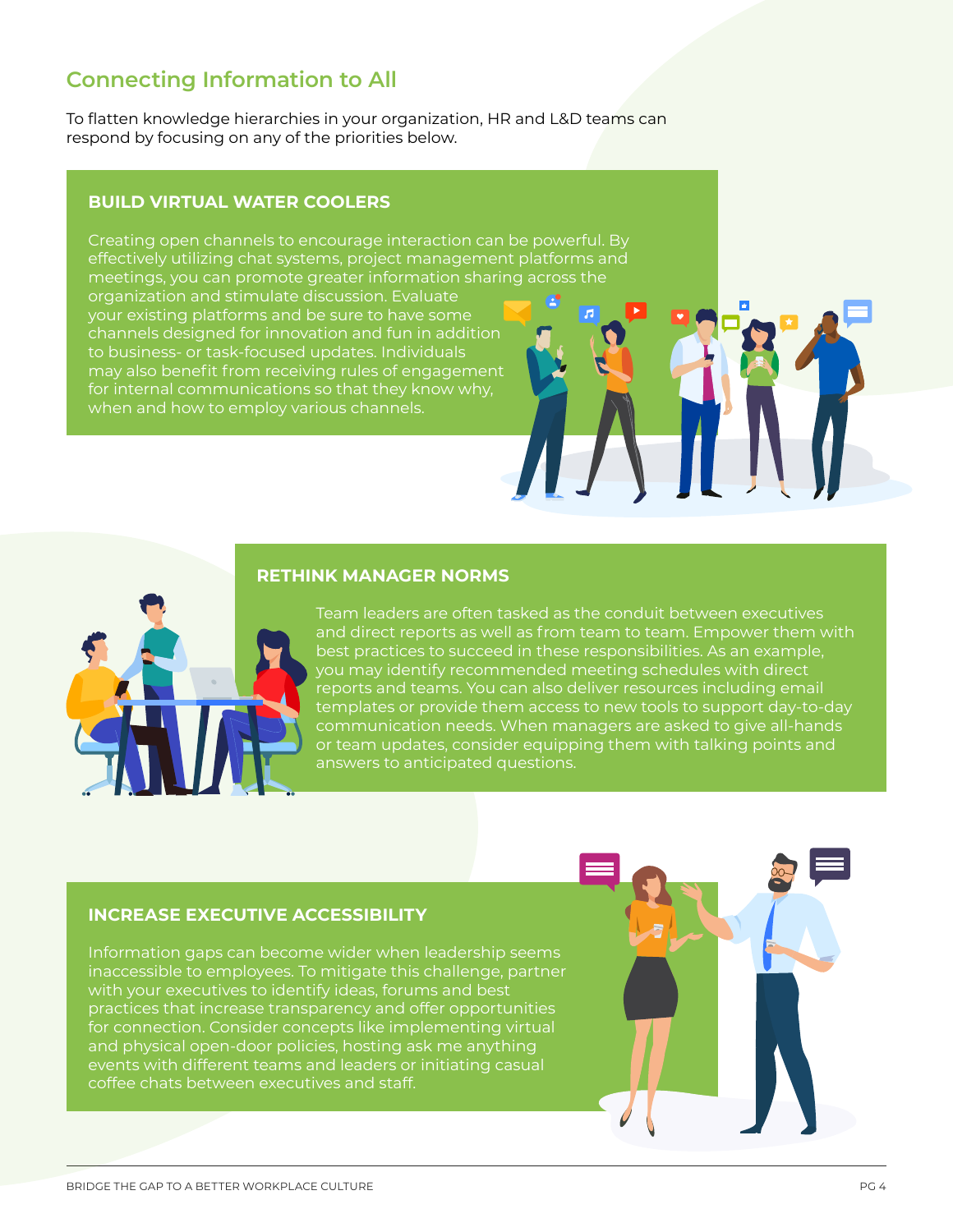As you limit information access disparities, consider the following questions:

**1. What indicators would suggest that communication inequality exists in your organization?**

**2. Does information access differ between in-office and remote staff, or between certain groups or levels within the organization? How so?**

**3. How and where are company and project updates disseminated across the organization, crossfunctionally and within teams? What gaps exist?**

**4. What new technologies or resources could help you expand information access in your organization?**

**5. What expectations, tools and resources do managers have when it comes to information sharing with their direct reports and teams?** 

**6. What is the perception of your executive team today? How can you better facilitate their connection with staff?**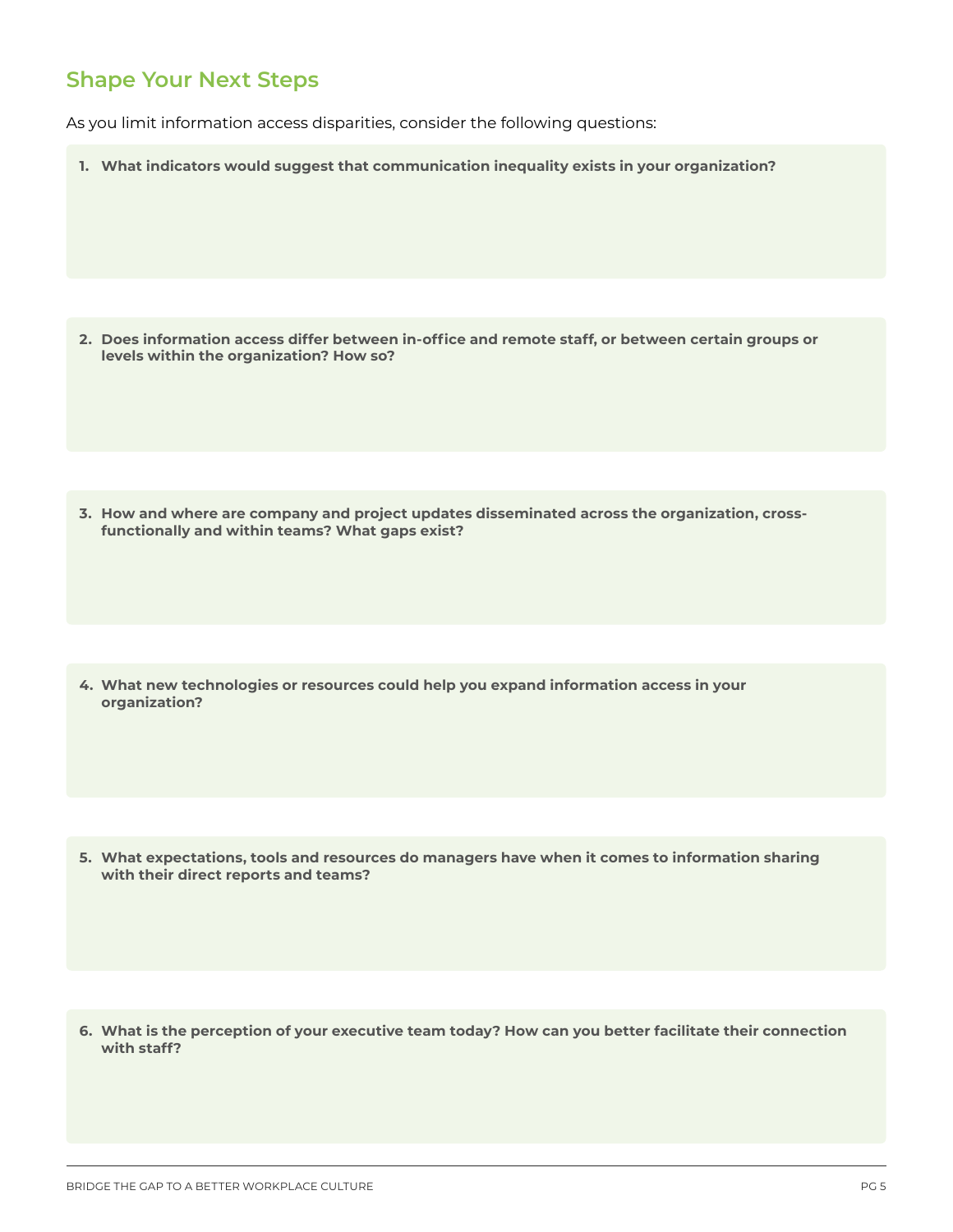## **One-way Traffic**

Sometimes, one-way messaging is appropriate, especially when a person's sole intention is to inform or direct. However, it should not be the norm. When communication only goes in one direction, staff may hesitate to ask questions or offer suggestions. If they feel isolated and unable to contribute, it can engender disengagement and make employees feel like they have little agency.

With two-way communication, people listen to updates and have a chance to convey their thoughts. By creating more feedback loops and encouraging leaders to take inputs from across the organization, companies can benefit from a wide range of ideas while strengthening the employee experience.

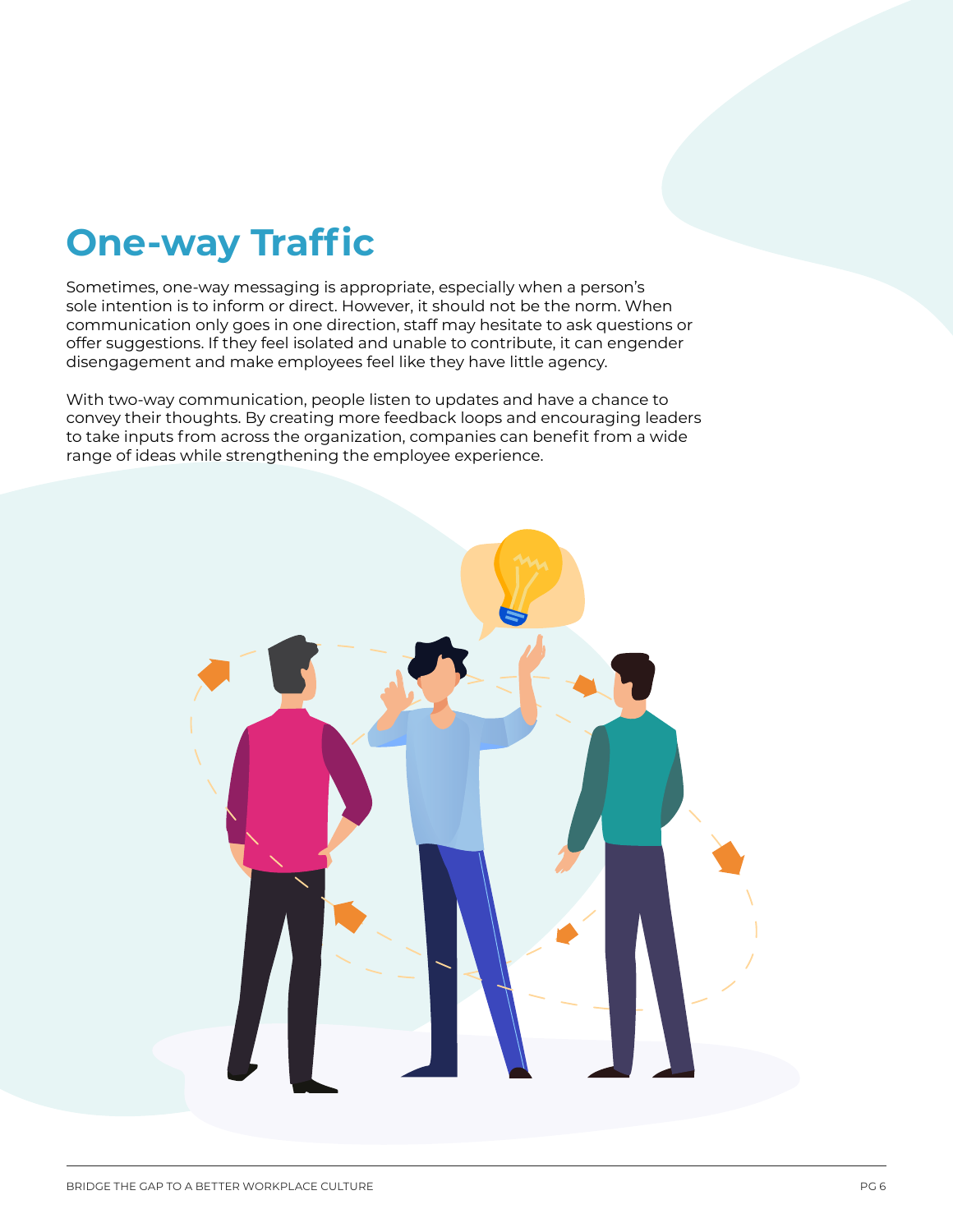## **Paving the Path for Two-Way Communication**

To make sure that information flows both ways in your organization, HR and L&D leaders have a few possibilities to contemplate.



#### **OFFER MULTIPLE CHANNELS**

Your people will have different preferences when it comes to how they process and share information, so it's important to get input through different avenues. Reflect on the formal and informal avenues your company currently utilizes to solicit employee voice and make sure you have something that appeals to internal and external processors (or what we at Emergenetics® refer to as the Expressiveness spectrum). To design systems that resonate for all staff, implement a mix of channels, such as chat options, surveys or town hall events.

#### **DEVELOP LISTENING AND EVALUATION SKILLS**

Providing outlets for interaction won't be enough. It's also important that executives, managers and staff have strong listening and critical thinking capacities to take in input, ask relevant questions and determine appropriate next steps. Evaluate your existing trainings to understand how you could expand these capabilities. Also, examine what sort of just-intime resources or coaching could be delivered to help your leaders integrate these skills in their daily interactions.





#### **ENCOURAGE MENTORSHIP**

Depending on the structure of your organization – or simply the location of team members – some individuals may never organically have a chance to connect with one another and learn about their work. While it may be the nature of their roles, a lack of cohesion could cause your company to miss out on valuable insights, suggestions and knowledge sharing. To inspire more discussion and ideation across the organization, create opportunities for dialogue through peer coaching or cross-functional mentorship programs.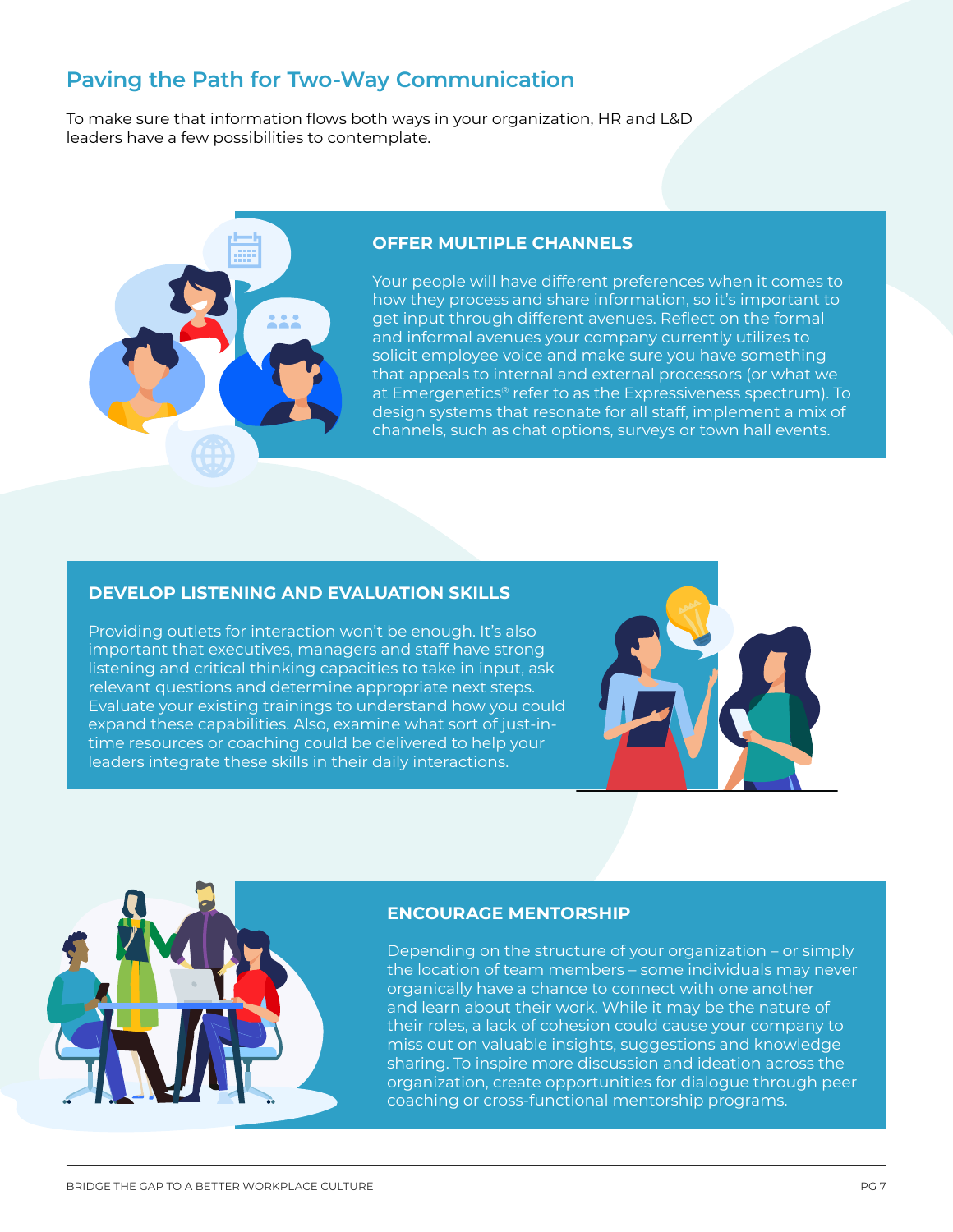As you lay the foundation for two-way communication, reflect on the following questions:

**1. What metrics would suggest that you are seeing an increase in two-way communication?**

**2. What aspects of your culture encourage employee voice? What is deterring from it?**

**3. What channels and mechanisms are in place to gather employee inputs? Are there disparities to address to better serve staff who prefer to process internally and those who process externally?**

**4. What trainings or on-the-job learning do you currently offer to enhance your people's listening and critical thinking capacities? How can you make this sort of skill building more accessible?**

**5. What initiatives or programs are in place that allow staff to connect with coworkers across the organization? How could you facilitate more interaction between levels and teams?**

**6. What policies, systems or practices do you use that promote idea sharing? How can they be optimized?**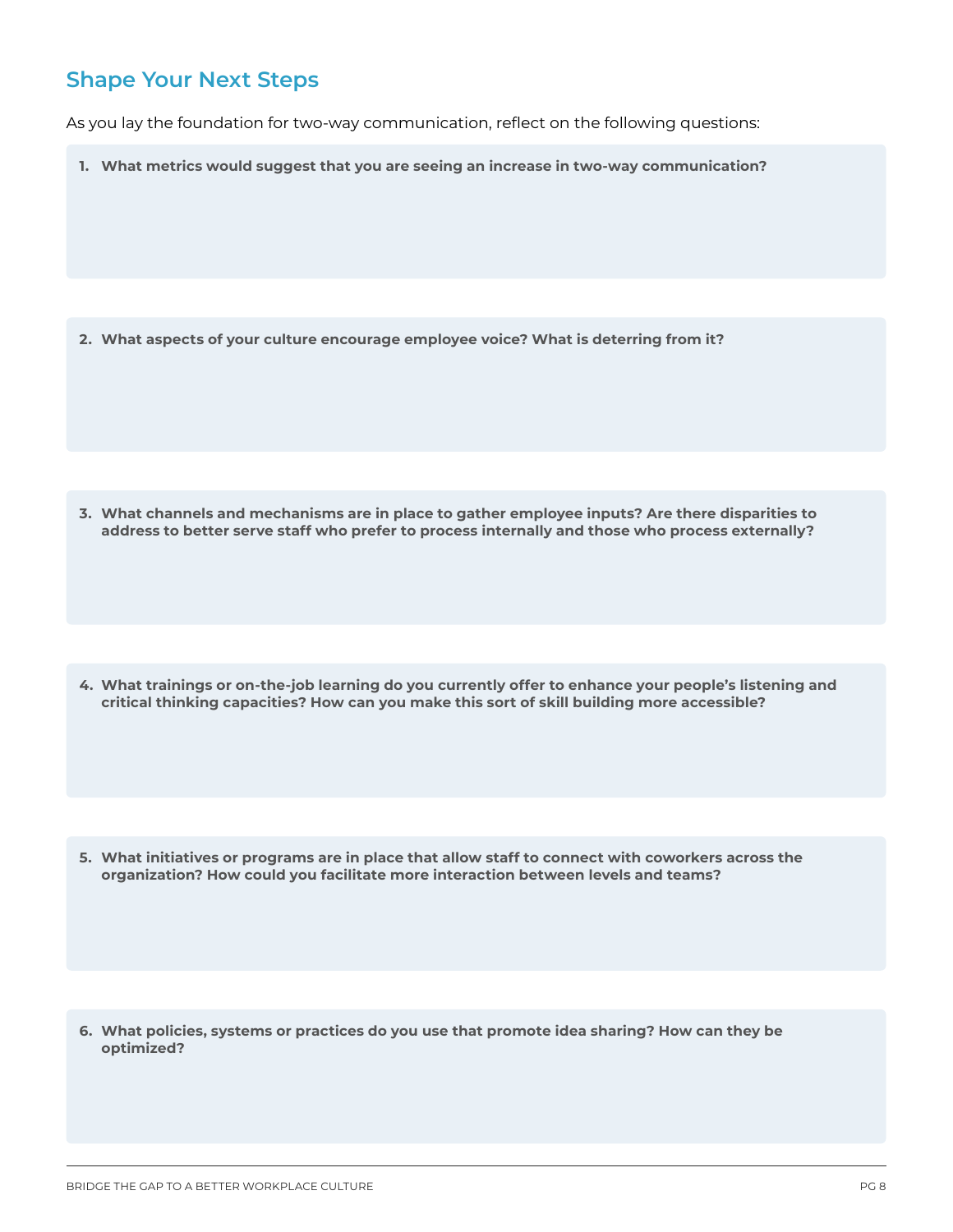## **Relational Rifts**

Particularly in a remote setting, it's easy for staff to focus on emails and to do's without ever taking a moment to speak with colleagues on a personal level. Although it may be more straightforward to get to know teammates in person, bonding still requires time and attention even from a shared location. While one might expect that focusing solely on their job function would inspire efficiency, purely transactional relationships create voids that are detrimental to business.

When team members feel connected to one another, it fuels performance and employee engagement. That's because people who have strong ties to their colleagues tend to work more collaboratively and productively. They will also give others the benefit of the doubt when challenges arise. To design a culture where staff feel aligned and supported, it's essential to spend time communicating on a relational level.

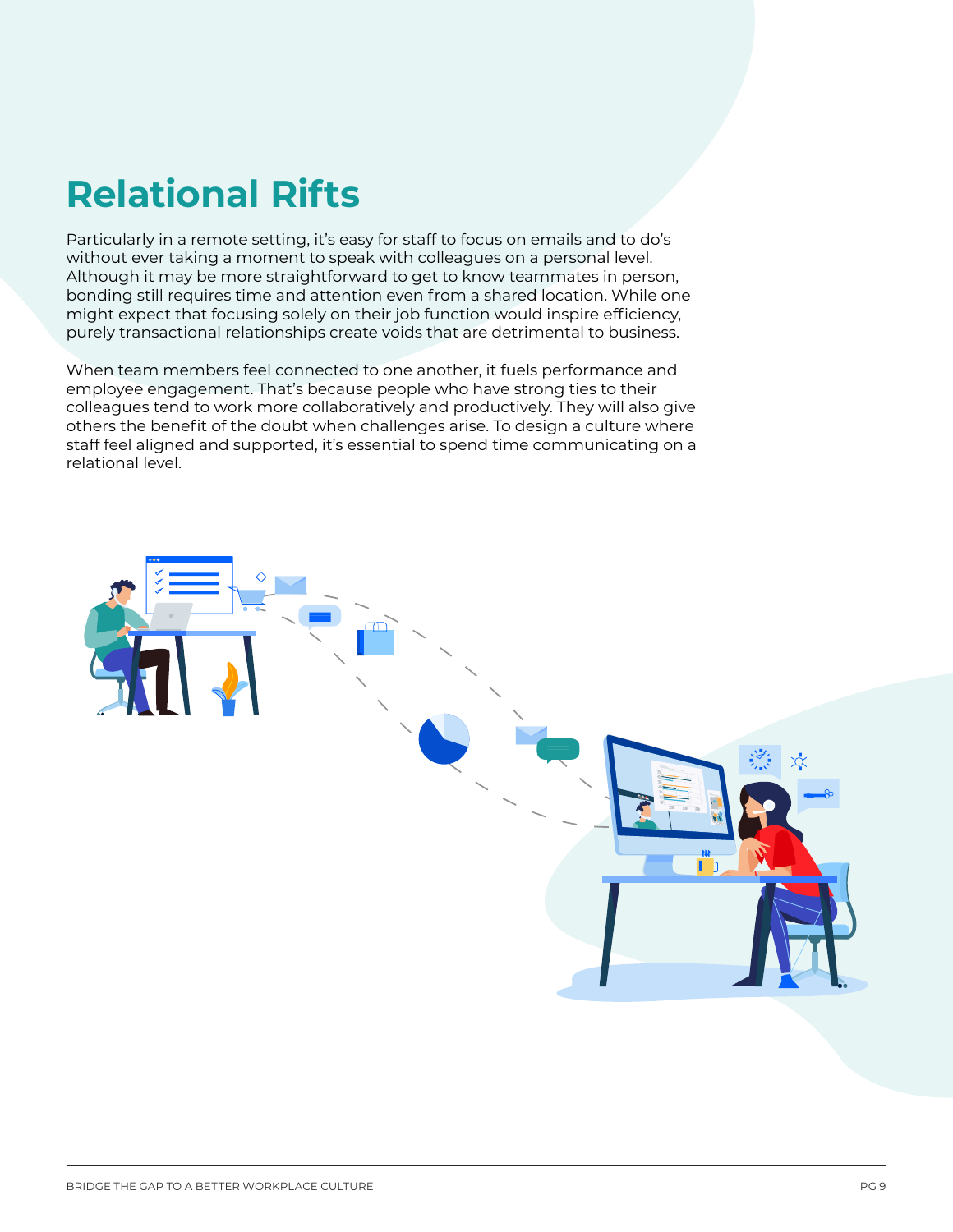## **Cultivating Meaningful Relationships**

To bridge the division between transactional and relational conversations, you can examine the following priorities.

#### **INVEST IN TEAM BUILDING**

Team building may have a mixed reputation; however, it can play an important role in setting the foundation for connection amongst colleagues. Schedule some all-staff gatherings, so employees from across the organization get to know each other on a personal level through virtual events, meetings or coworking spaces. To assist individual teams and managers in developing stronger connections, provide resources with easy-toimplement ideas that promote bonding such as checkin questions, group activities or learning opportunities.



#### **EXPAND EMOTIONAL INTELLIGENCE (EQ)**

Constructing positive coworker relationships doesn't always require an event. By expanding their EQ, employees mitigate the risks of a purely transactional focus to work. When managers and staff are equipped with empathy, they are more inclined take time to understand one another, which results in stronger, more affirming interactions. In addition to delivering trainings or psychometric assessments like Emergenetics to develop EQ, you can also source and share blogs, articles or recommendations to help individuals bring this skillset to life.

#### **PRIORITIZE BELONGING**

To feel comfortable talking about more than projects and tasks, people need to feel like they are a valued part of the team. HR and L&D groups can nurture a welcoming environment by creating a culture where everyone feels they belong. That starts by offering programs, such as our **Essential Workshops**, to help staff members understand and appreciate their different perspectives. You may also develop company-wide initiatives to recognize people for their contributions. Lastly, consider employee resource groups where coworkers can share their experiences.

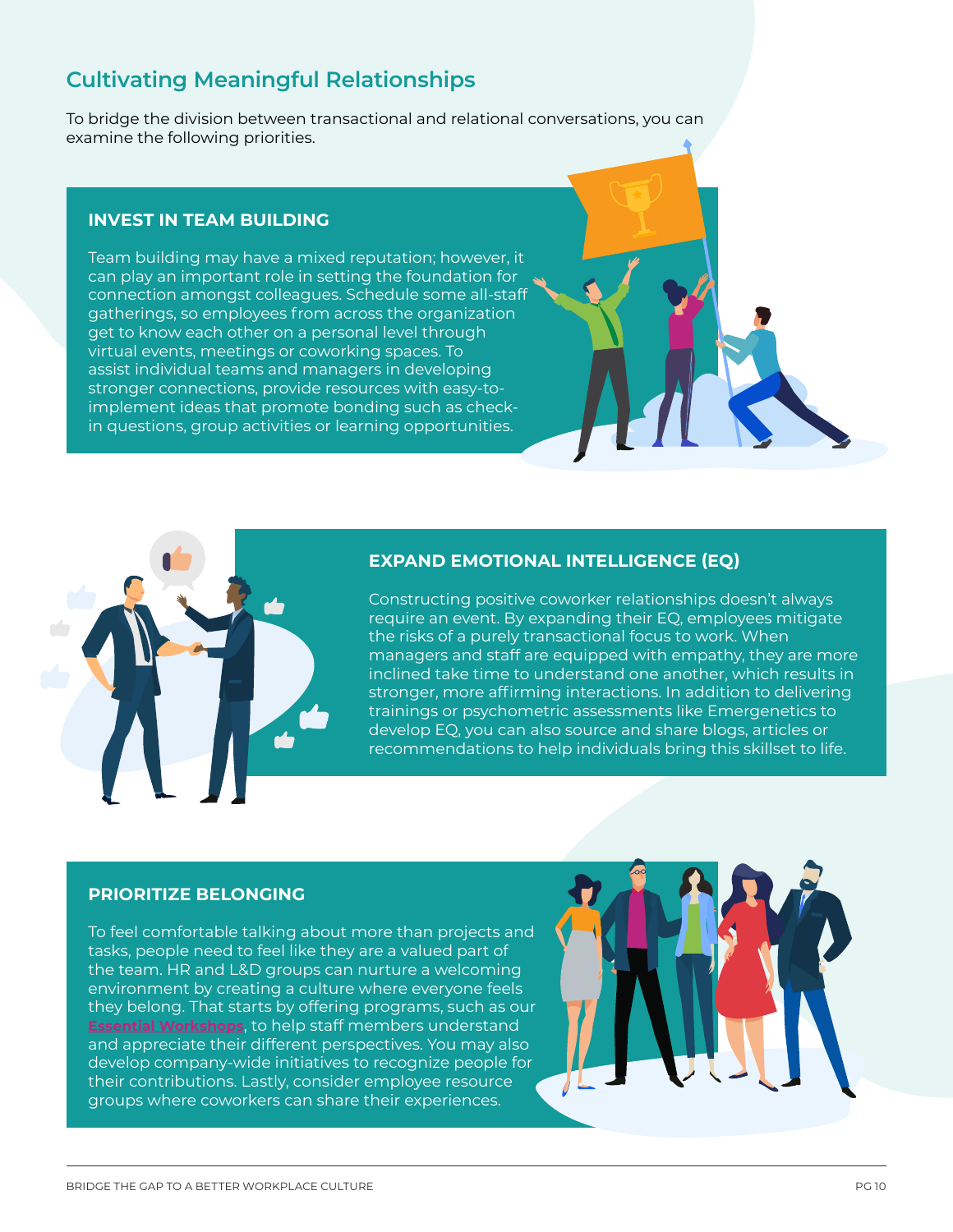As you construct better working relationships across your employee population, ponder the prompts below:

**1. What are the drivers of relational trust and connection? What steps can you take to bolster these drivers in your organization?**

**2. Which teams are your most cohesive? What best practices can you glean from their experiences and norms?**

**3. What templates, activities or workshops do you offer to managers to support team building and team dynamics?**

**4. What systems, traditions or technologies promote connection and community across the organization? How could they be improved?**

**5. How are you currently empowering staff to enhance their EQ skills? What formal and informal trainings and mechanisms could reinforce your efforts?**

**6. What opportunities or new initiatives could you implement to foster a greater sense of belonging?**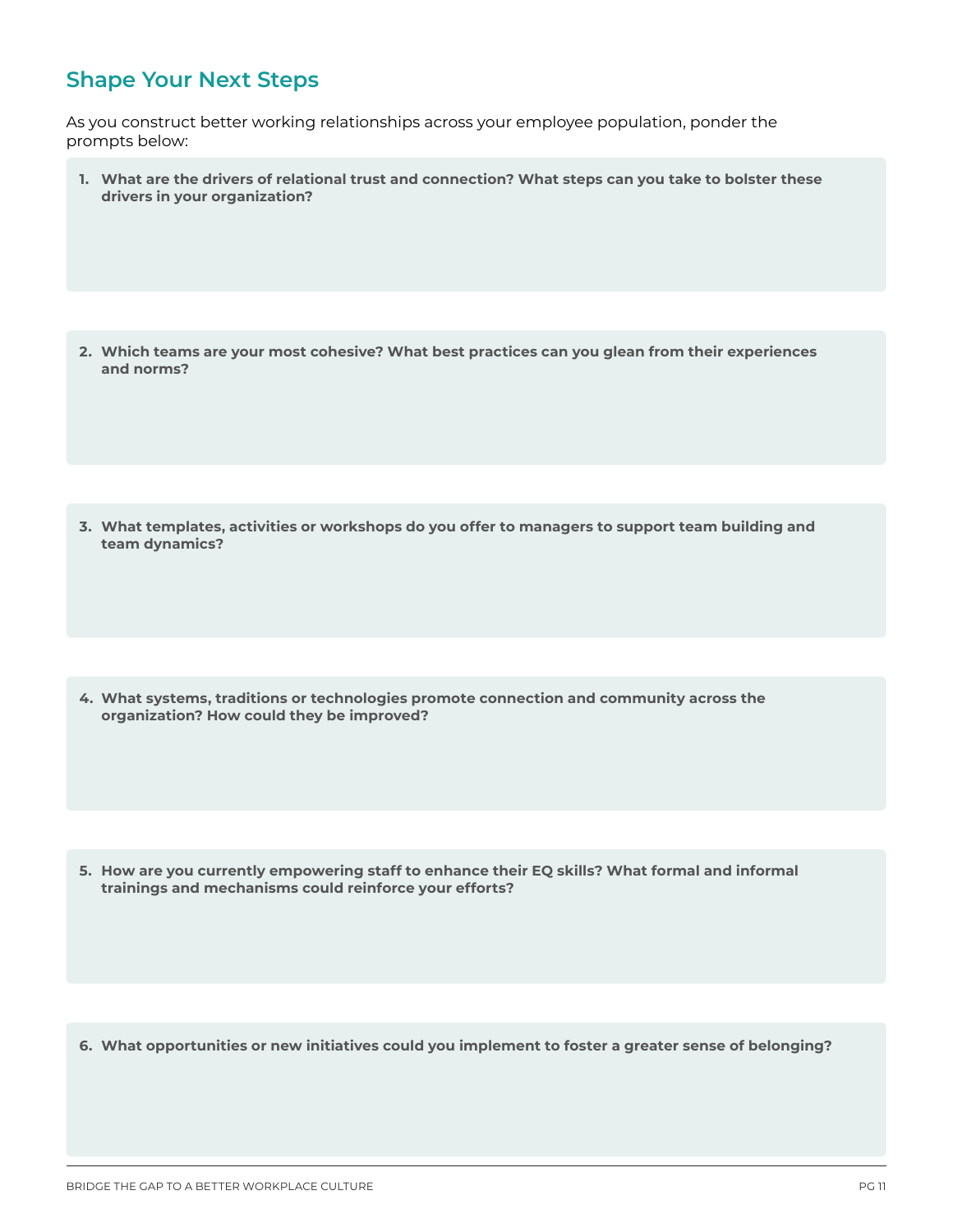## **Feedback Fractures**

Feedback, positive and constructive, can cause emotional reactions. While some staff members see it as a great way to learn where they are excelling and where they could improve, it may cause others' stomachs to churn. And there are many employees who walk into an annual review with no idea what they will hear because that yearly meeting is the only time performance is discussed.

Cracks start to form when staff experience a lack of feedback or poor delivery (or both). If employees don't receive consistent information about their performance, they may misunderstand what they are doing well and where they can do better. Those missed opportunities can lead to a disconnect between the individual's desired and actual work product, as well as their short- and long-term development. To inspire employee success, it's essential to provide staff with the tools to have constructive discussions.

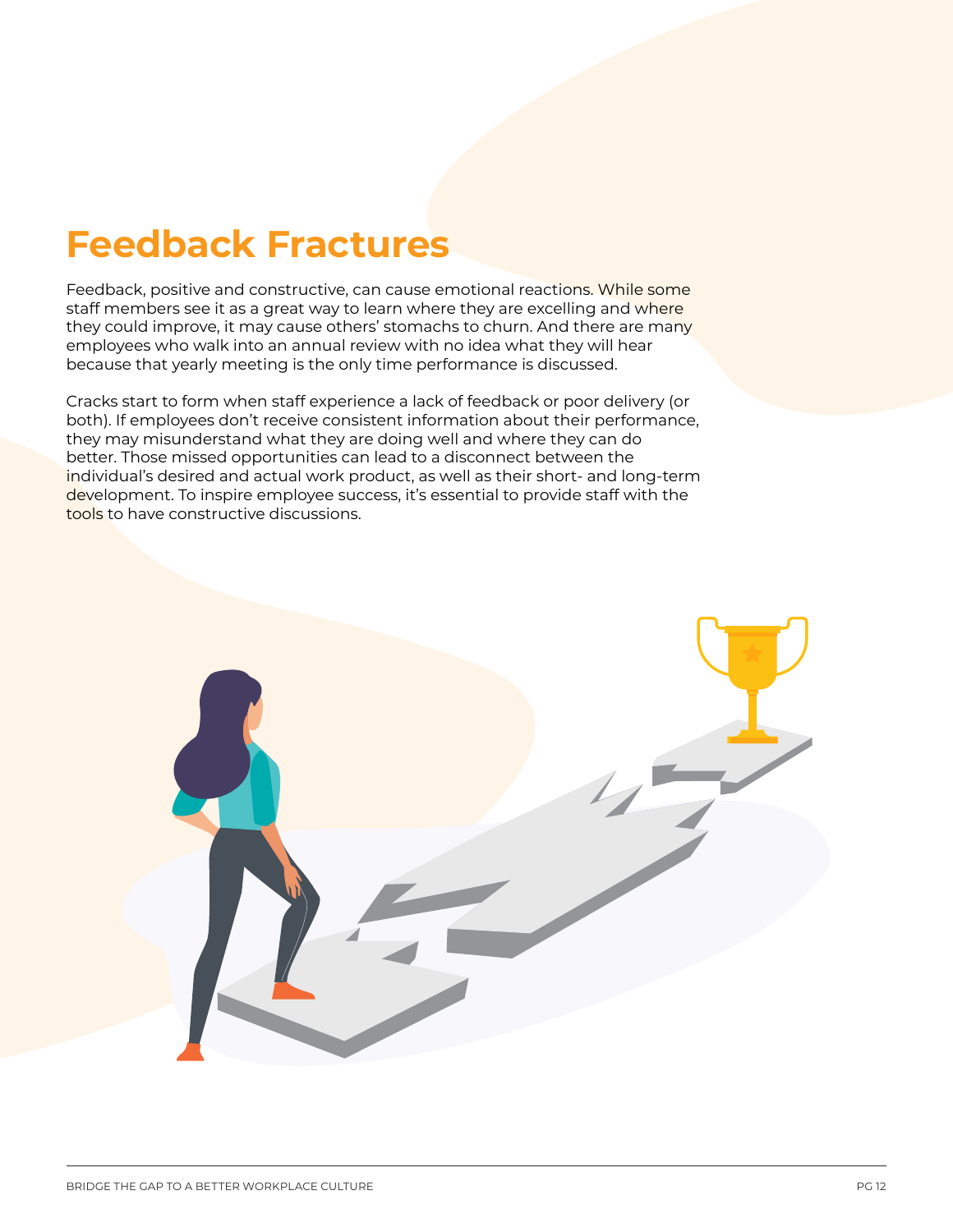## **Building Feedback Loops**

To support employee performance and development, HR and L&D leaders can facilitate any of the programs below.



#### **SUPPORT COLLEGIAL COACHING**

Many organizations teach managers how to deliver performance feedback, which is useful, and when all team members are equipped to give suggestions, celebrations and ideas for improvement, that can be even more valuable. By ensuring every person in your company feels empowered and encouraged to share their perspectives, on-the-job learning increases and leads to great results. Take time to evaluate and identify trainings and available resources as well as use insights into a person's communication preferences through Emergenetics to help employees share feedback respectfully.

#### **REFINE PERFORMANCE EVALUATIONS**

Discussing performance and career trajectory should be a frequent conversation between managers and their direct reports. Audit your current performance management systems and expectations to determine if they are producing the desired results or could be improved upon. You can also provide tips or guidelines to people leaders to help them identify and implement growth assignments with their staff. When your managers understand how they can support skill building and employee development on an ongoing basis, everyone's workplace experience will be improved.



Positive feedback is incredibly important to promoting engagement. At Emergenetics, we've found that by taking a strengths-based approach, you can fuel motivation and help individuals lean into their brilliances to drive personal success. Review your existing recognition initiatives to understand what is working well and what could be strengthened. Try personalizing acknowledgments and give employees choice in how they are rewarded. You can also solicit direct input from your staff to discover how to adapt your programs to make them even better.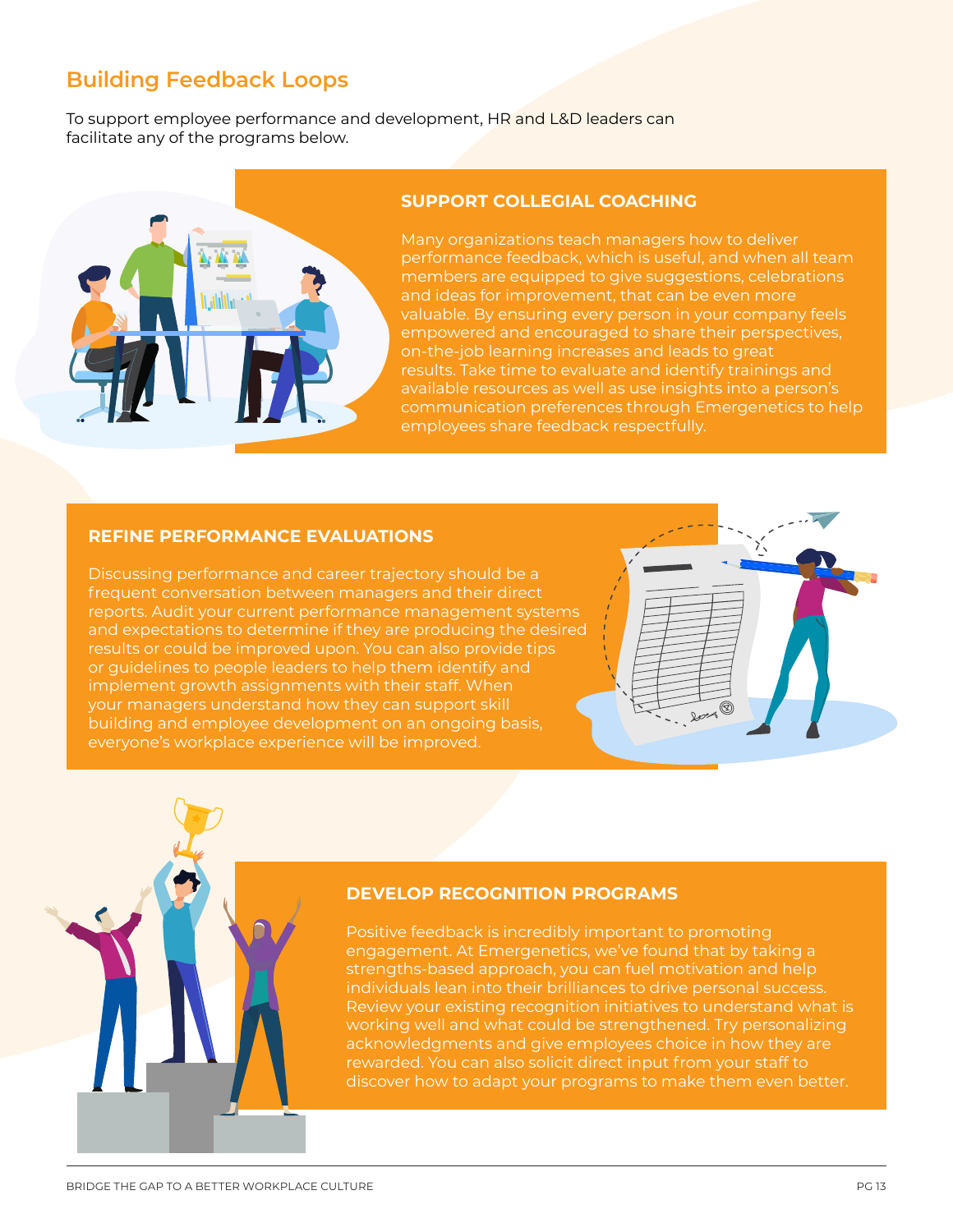As you bolster feedback channels within your company, review the questions below to identify easy fixes or potential roadblocks:

**1. What impact does management feedback currently have on performance? Are there any managers who excel in this area and from whom you could glean best practices?**

**2. What skills are needed to give effective feedback? How are you building those talents?**

**3. In what ways do staff typically receive feedback? What norms, trainings or policies can you provide to encourage regular growth conversations?**

**4. What performance evaluation systems and procedures is your company using? Do they have any weaknesses that could be improved upon?**

**5. What does career pathing and internal mobility look like within your company? How could it be strengthened?**

**6. What formal and informal programs, initiatives or tools do you use to recognize employees and celebrate their accomplishments? What quick wins could enhance your offerings?**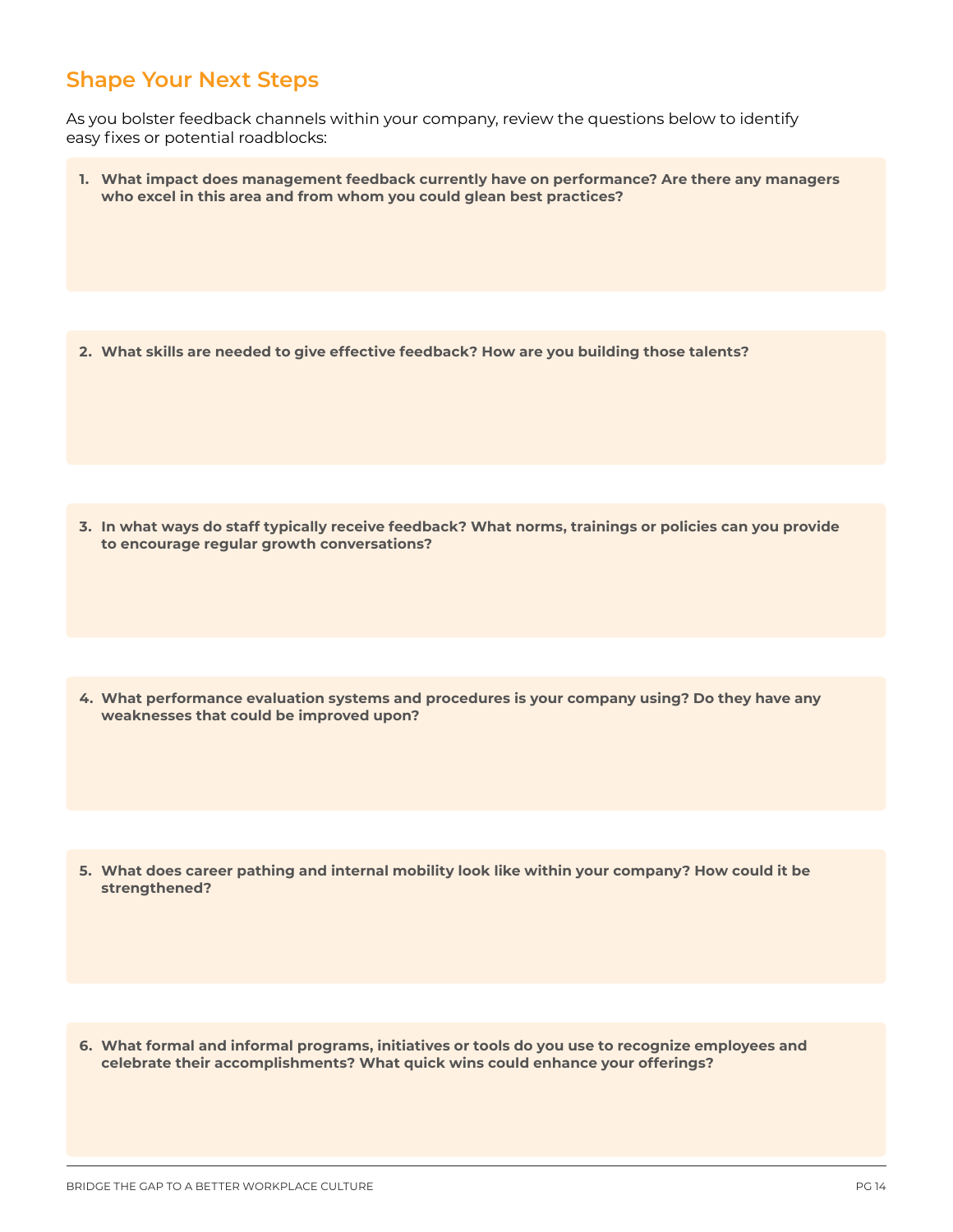## **Intent-Impact Gaps**

The intent-impact gap is one of the most common ones that employees face on a day-to-day basis, and it occurs when a person delivers a message with one intention and the recipient walks away with a different interpretation. Sometimes, it can be a simple misunderstanding of the objective, which could impact productivity. At other times, the recipient may feel hurt or slighted, which could negatively impact collegial relationships. While the gap is nothing new, it can widen as we become more reliant on the digital workplace where it's harder to judge tone.

Employees need to be equipped to deliver information in a way that is easily understood and appreciated by their colleagues to minimize the divide between their intent and resulting impact. By hosting relevant training and developing a culture that appreciates diverse perspectives, companies can bridge communication discrepancies.

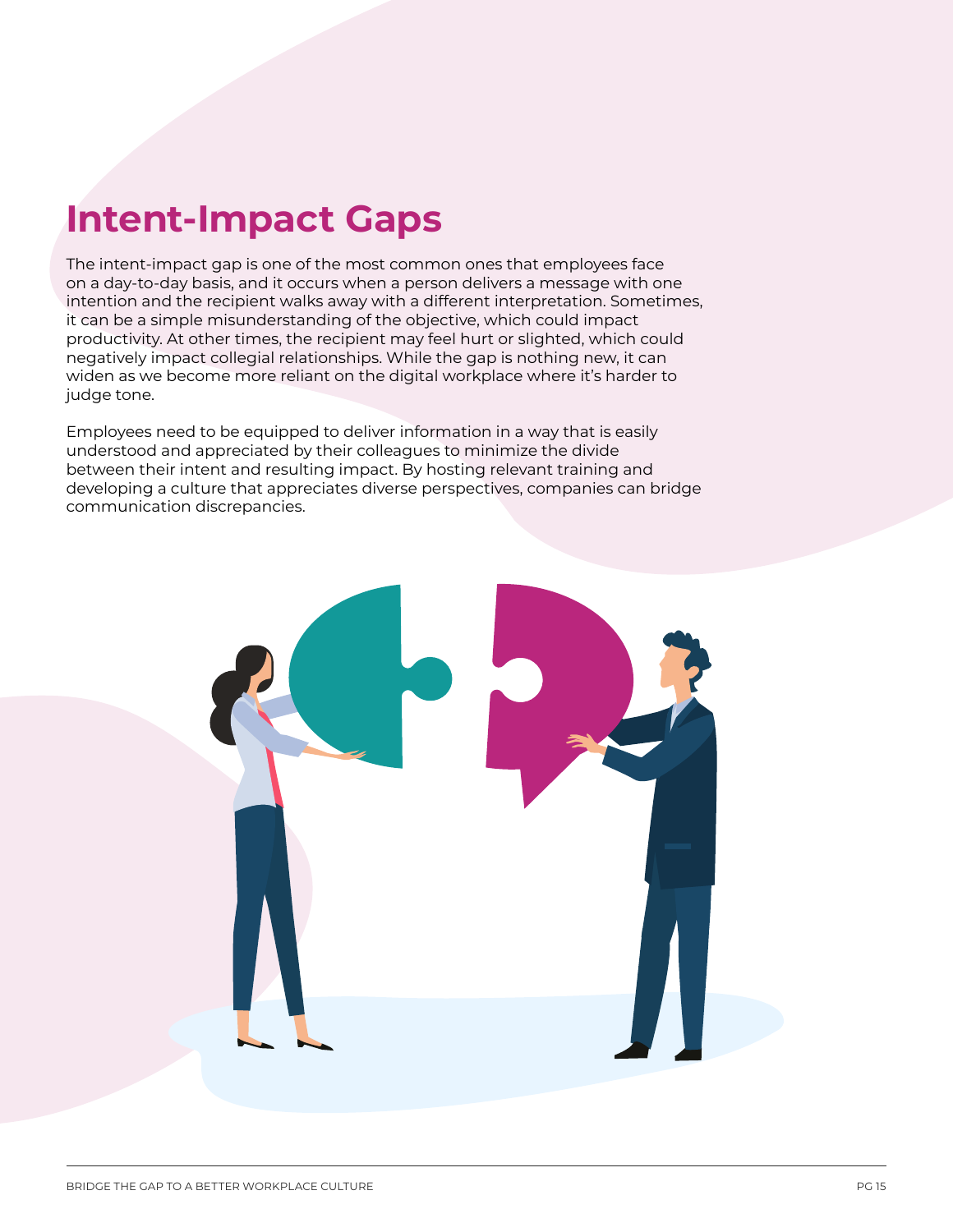### **Matching Intent and Impact**

To empower team members to communicate effectually, HR and L&D leaders can utilize three priorities.

#### **REVEAL THINKING & BEHAVIORAL STYLES**

When staff understand how their colleagues prefer to think and behave, it's much easier to learn how to optimize communication. For example, by recognizing that one coworker needs to know the why, while another wants to imagine the what if's, individuals can adapt their approach to better meet the listener's interests. Using a psychometric assessment like Emergenetics, you can empower employees to easily describe one another's thinking and behavioral patterns, which can contribute to greater self-awareness as well as a better understanding and appreciation of others.



#### **EMBRACE PRODUCTIVE CONFLICT**

When organizations build a culture where individuals are encouraged to question one another and seek clarity – respectfully – it minimizes intent-impact gaps. By actively pursuing greater understanding, employees are less likely to feel defensive or misconstrue their colleagues' intentions when they share new or opposing perspectives. It's simply part of your company's ethos! You can nurture productive disagreement by training on conflict resolution and facilitation techniques as well as crafting company or team norms that promote questioning.

#### **SUPPORT PSYCHOLOGICAL SAFETY**

When team members feel comfortable expressing differing opinions and know they will not be judged, you often limit the negative side effects of intent-impact gaps. In this sort of atmosphere, coworkers will assume positive intent, rather than jump to conclusions. Focus on promoting psychological safety by developing systems and spaces to share new concepts and coaching managers on how to embrace mistakes as learning experiences. You can also provide trainings and follow-on resources to promote and celebrate diversity, so employees feel appreciated for being exactly who they are.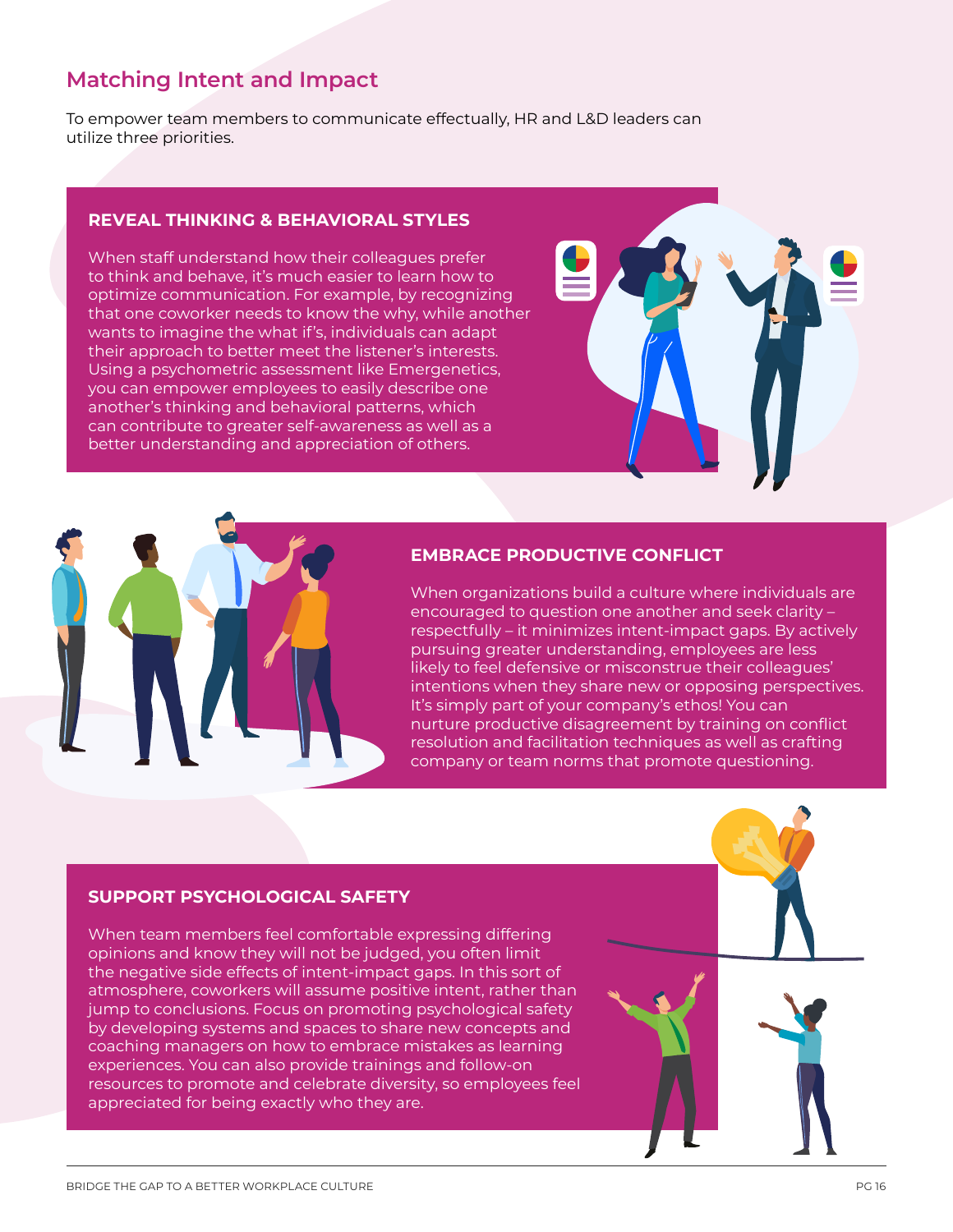As you commit to closing intent-impact gaps, answer the following questions:

**1. How are leaders, managers and staff trained to recognize and adapt to different communication and thinking styles? What initiatives or resources could you introduce to enhance those skills?**

**2. What aspects of your HR and L&D programs support empathy and active listening? What would you like to do differently?**

**3. What systemic factors tend to exacerbate misunderstandings? What technologies, tools or best practices could you introduce to reduce miscommunication?**

**4. How is conflict treated in your organization? What small steps could you take to help individuals embrace productive disagreement?**

**5. What are the drivers of psychological safety? What could your team be doing differently to reinforce these drivers?**

**6. What skills are needed to lessen intent-impact gaps? How can you support staff in building those capacities?**